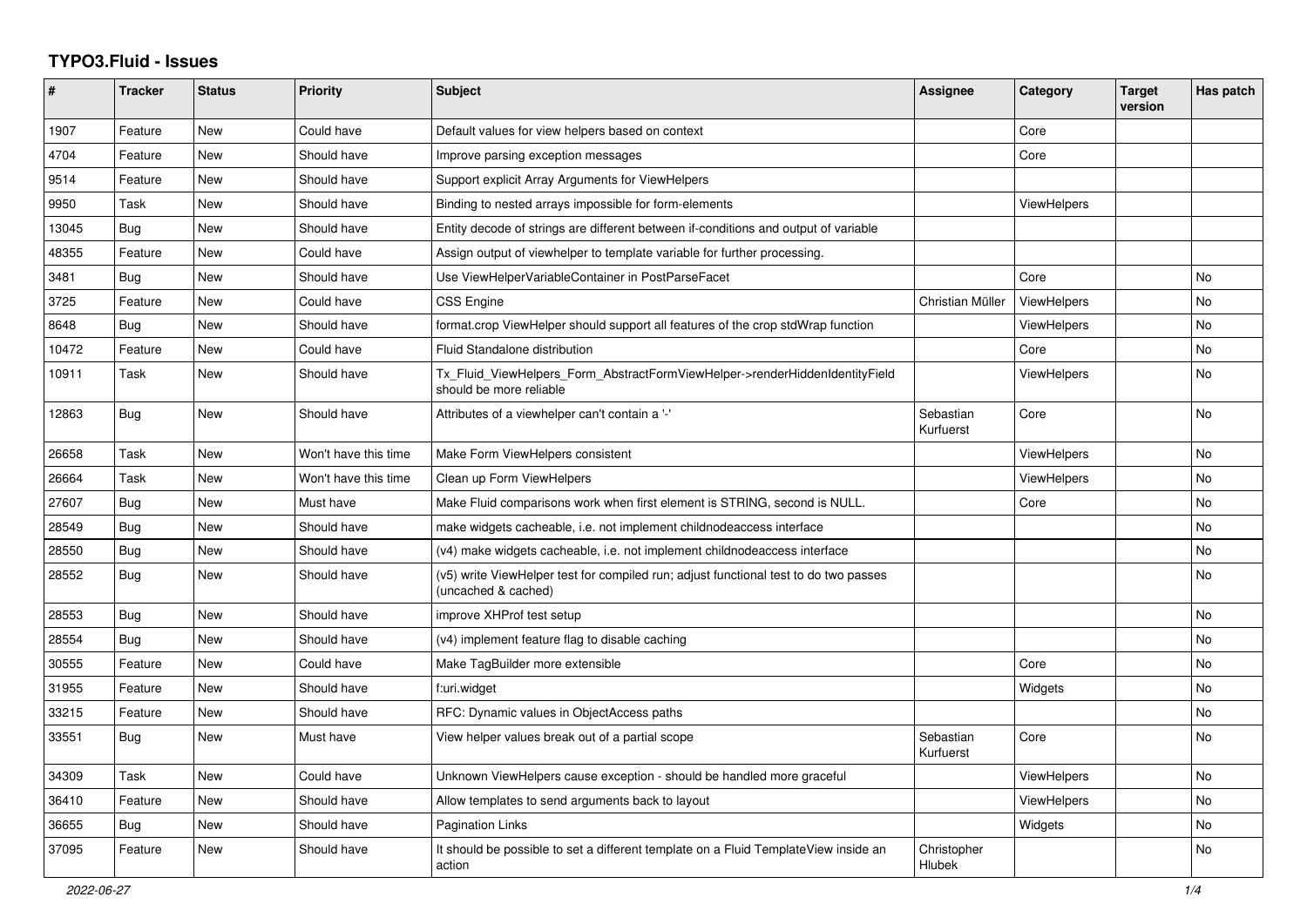| #     | <b>Tracker</b> | <b>Status</b> | <b>Priority</b> | Subject                                                                                   | <b>Assignee</b> | Category    | <b>Target</b><br>version | Has patch |
|-------|----------------|---------------|-----------------|-------------------------------------------------------------------------------------------|-----------------|-------------|--------------------------|-----------|
| 37619 | Bug            | New           | Should have     | Fatal Error when using variable in name attribute of Section ViewHelper                   |                 | ViewHelpers |                          | <b>No</b> |
| 38130 | Feature        | New           | Should have     | Checkboxes and multiple select fields should have an assignable default value             |                 |             |                          | No        |
| 38369 | Bug            | New           | Must have       | Resource ViewHelpers should not fall back to request package                              |                 | View        |                          | No        |
| 39936 | Feature        | New           | Should have     | registerTagAttribute should handle default values                                         |                 | ViewHelpers |                          | No        |
| 39990 | Bug            | New           | Should have     | Same form twice in one template: hidden fields for empty values are only rendered<br>once |                 | Core        |                          | No        |
| 40064 | Bug            | New           | Must have       | Multiselect is not getting persisted                                                      |                 | ViewHelpers |                          | No        |
| 40081 | Feature        | New           | Should have     | Allow assigned variables as keys in arrays                                                |                 |             |                          | No        |
| 42397 | Feature        | New           | Should have     | Missing viewhelper for general links                                                      |                 |             |                          | No        |
| 42743 | Task           | New           | Should have     | Remove inline style for hidden form fields                                                |                 |             |                          | No        |
| 43071 | Task           | New           | Should have     | Remove TOKENS for adding fallback teplates in B                                           |                 |             |                          | No        |
| 43072 | Task           | New           | Should have     | Remove TOKENS for adding templates fallback in Backporter                                 |                 | View        |                          | No        |
| 45153 | Feature        | New           | Should have     | f:be.menus.actionMenuItem - Detection of the current select option is insufficient        |                 |             |                          | No        |
| 45384 | Bug            | New           | Must have       | Persisted entity object in widget-configuration cannot be deserialized (after reload)     |                 | Widgets     | 2.0.1                    | No        |
| 45394 | Task           | New           | Should have     | Forwardport Unit test for standalone view                                                 |                 | View        |                          | No        |
| 46545 | Feature        | New           | Should have     | Better support for arrays in options of SelectViewHelper                                  |                 |             |                          | No        |
| 47669 | Task           | New           | Should have     | FormViewHelper does not define the default request method                                 |                 |             |                          | No        |
| 49038 | <b>Bug</b>     | New           | Must have       | form.select does not select the first item if prependOptionValue is used                  |                 |             |                          | No        |
| 49600 | Bug            | New           | Should have     | f:form tag shown as a HTML on frontend                                                    |                 | ViewHelpers |                          | No        |
| 51100 | Feature        | New           | Must have       | Links with absolute URI should have the option of URI Scheme                              |                 | ViewHelpers |                          | No        |
| 51277 | Feature        | New           | Should have     | ViewHelper context should be aware of actual file occurrence                              |                 |             |                          | No        |
| 52419 | <b>Bug</b>     | New           | Should have     | Wrong PHPDocs notation for default value inline f:translate viewhelper                    |                 |             | 2.0                      | No        |
| 52591 | Bug            | New           | Should have     | The Pagination Widget broken for joined objects                                           |                 |             |                          | No        |
| 54195 | Task           | New           | Should have     | Rename and move FormViewHelper's errorClass value, currently 'f3-form-error'              | Adrian Föder    | ViewHelpers |                          | No        |
| 54284 | Bug            | New           | Should have     | Default Option for Switch/Case VH                                                         |                 | ViewHelpers |                          | No        |
| 56237 | Task           | New           | Should have     | in-line (Condition) View Helpers should not evaluate on parsing                           |                 |             |                          | No        |
| 57885 | <b>Bug</b>     | New           | Must have       | Inputs are cleared from a second form if the first form produced a vallidation error      |                 |             |                          | No        |
| 58921 | <b>Bug</b>     | New           | Should have     | f:form.* VHs crash if NOT inside f:form but followed by f:form                            |                 |             |                          | No        |
| 58983 | <b>Bug</b>     | New           | Should have     | format.date does not respect linebreaks and throws exception                              |                 |             |                          | No        |
| 60003 | Feature        | New           | Should have     | Add required-Attribute to f:form.password                                                 |                 | ViewHelpers |                          | No        |
| 60181 | Feature        | New           | Could have      | Caching mechanism for Fluid Views/Templates                                               |                 | View        |                          | No        |
| 60271 | Feature        | New           | Should have     | Paginate viewhelper, should also support arrays                                           |                 |             |                          | No        |
| 62346 | Feature        | New           | Could have      | f:comment should have high precende                                                       |                 | Core        | 3.x                      | No        |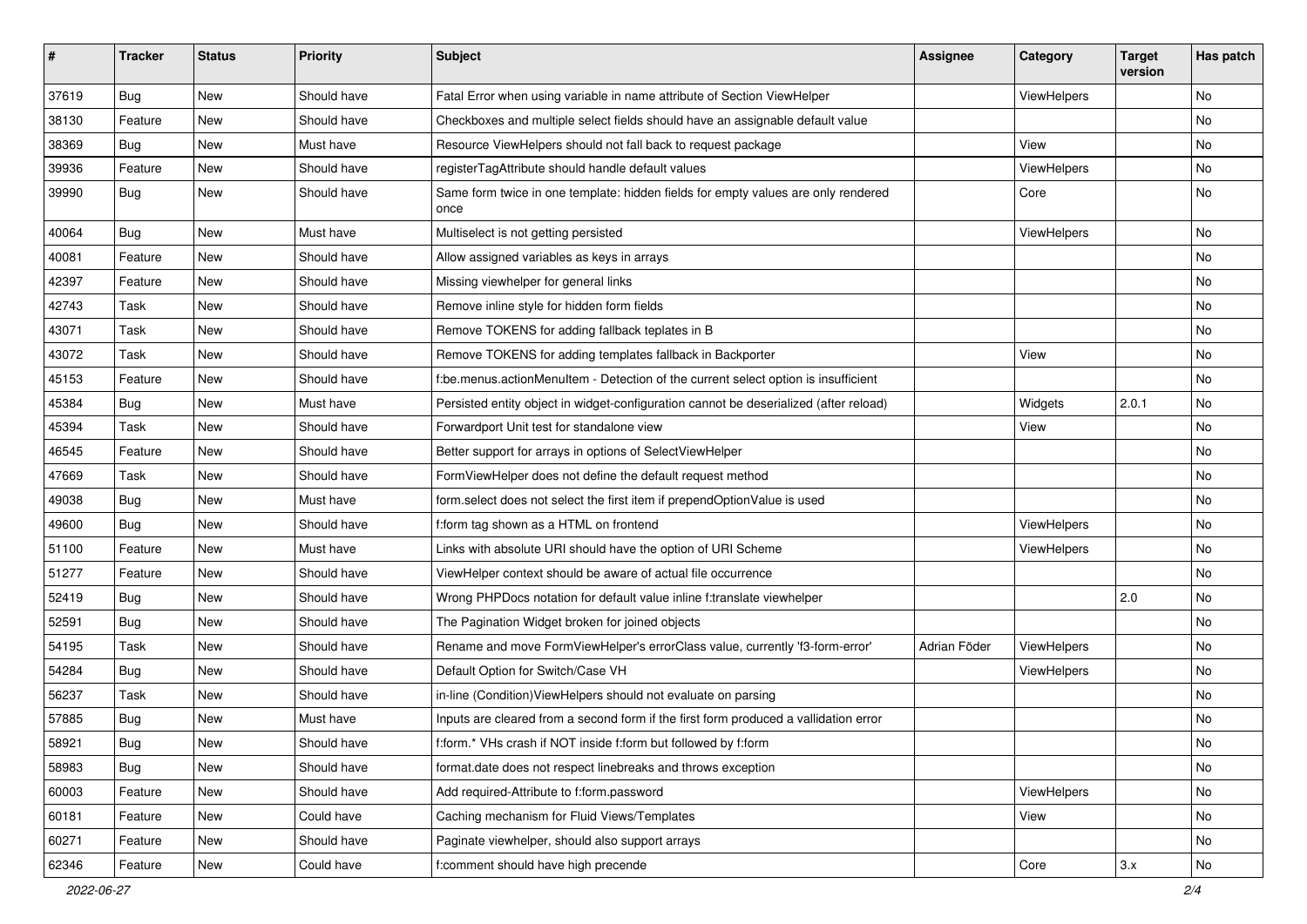| $\vert$ # | <b>Tracker</b> | <b>Status</b>            | <b>Priority</b> | <b>Subject</b>                                                                                       | <b>Assignee</b>             | Category           | <b>Target</b><br>version | Has patch |
|-----------|----------------|--------------------------|-----------------|------------------------------------------------------------------------------------------------------|-----------------------------|--------------------|--------------------------|-----------|
| 7608      | Feature        | New                      | Could have      | Configurable shorthand/object accessor delimiters                                                    |                             | Core               |                          | Yes       |
| 30937     | Bug            | New                      | Should have     | CropViewHelper stringToTruncate can't be supplied so it can't be easily extended                     |                             | ViewHelpers        |                          | Yes       |
| 32035     | Task           | New                      | Should have     | Improve fluid error messages                                                                         |                             | Core               |                          | Yes       |
| 36559     | Feature        | New                      | Could have      | New widget progress bar                                                                              |                             |                    |                          | Yes       |
| 60856     | Bug            | New                      | Must have       | Target attribute not supported by the form viewhelper                                                |                             | <b>ViewHelpers</b> |                          | Yes       |
| 9005      | Feature        | Accepted                 | Could have      | Fluid Template Analyzer (FTA)                                                                        | Sebastian<br>Kurfuerst      |                    |                          |           |
| 5933      | Feature        | Accepted                 | Should have     | Optional section rendering                                                                           | Sebastian<br>Kurfuerst      | <b>ViewHelpers</b> |                          | <b>No</b> |
| 28551     | <b>Bug</b>     | Accepted                 | Should have     | (v4) backport VHTest                                                                                 | Sebastian<br>Kurfuerst      |                    |                          | No        |
| 45345     | Feature        | Needs<br>Feedback        | Should have     | Easy to use comments for fluid that won't show in output                                             |                             |                    |                          |           |
| 3291      | Feature        | Needs<br>Feedback        | Should have     | Cacheable viewhelpers                                                                                |                             |                    |                          | <b>No</b> |
| 8491      | Task           | Needs<br>Feedback        | Should have     | link.action and uri.action differ in absolute argument                                               | Karsten<br>Dambekalns       | ViewHelpers        |                          | No        |
| 8989      | Feature        | Needs<br>Feedback        | Could have      | Search path for fluid template files                                                                 |                             | View               |                          | No        |
| 33394     | Feature        | Needs<br>Feedback        | Should have     | Logical expression parser for BooleanNode                                                            | <b>Tobias Liebig</b>        | Core               |                          | <b>No</b> |
| 33628     | Bug            | Needs<br>Feedback        | Must have       | Multicheckboxes (multiselect) for Collections don't work                                             | Christian Müller            | ViewHelpers        |                          | No        |
| 36662     | <b>Bug</b>     | Needs<br>Feedback        | Should have     | Checked state isn't always correct when property is collection                                       | Kevin Ulrich<br>Moschallski | <b>ViewHelpers</b> | 1.1.1                    | No        |
| 46091     | Task           | Needs<br>Feedback        | Should have     | Show source file name and position on exceptions during parsing                                      |                             |                    |                          | <b>No</b> |
| 46289     | <b>Bug</b>     | <b>Needs</b><br>Feedback | Should have     | Enable Escaping Interceptor in XML request format                                                    |                             | View               | 2.0.1                    | <b>No</b> |
| 58862     | Bug            | Needs<br>Feedback        | Should have     | FormViewHelper doesn't accept NULL as value for \$arguments                                          | Bastian<br>Waidelich        | ViewHelpers        |                          | Yes       |
| 52536     | <b>Bug</b>     | Under Review             | Should have     | Errorclass not set if no property-attribute set                                                      |                             |                    |                          |           |
| 5636      | Task           | Under Review             | Must have       | Form_RadioViewHelper and CheckBoxViewHelper miss check for existing object<br>before it is accessed. |                             |                    |                          | <b>No</b> |
| 34682     | <b>Bug</b>     | <b>Under Review</b>      | Should have     | Radio Button missing checked on validation error                                                     |                             | <b>ViewHelpers</b> |                          | <b>No</b> |
| 40998     | <b>Bug</b>     | Under Review             | Should have     | Missing parent request namespaces in form field name prefix                                          | Sebastian<br>Kurfuerst      | <b>ViewHelpers</b> | 1.1.1                    | <b>No</b> |